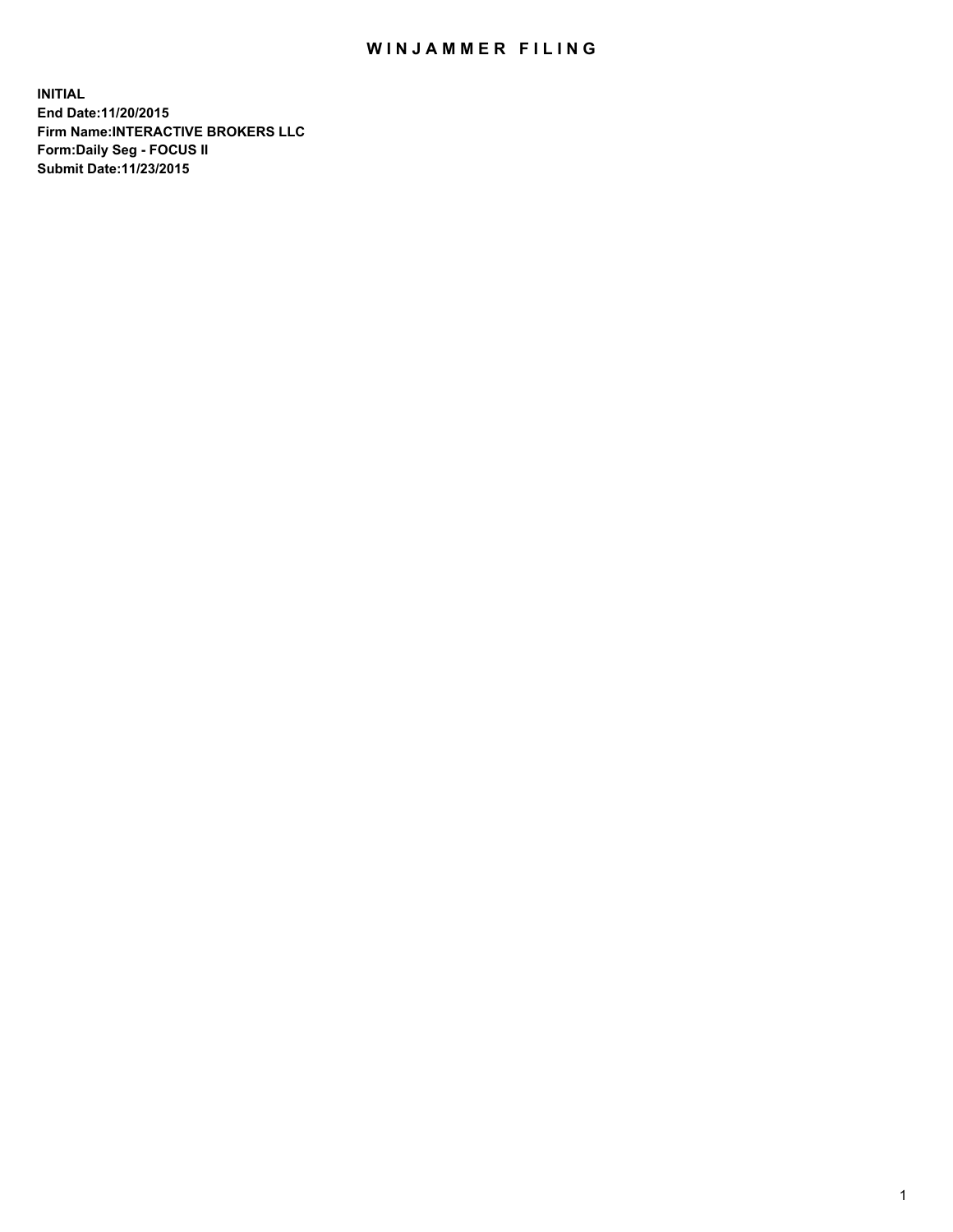## **INITIAL End Date:11/20/2015 Firm Name:INTERACTIVE BROKERS LLC Form:Daily Seg - FOCUS II Submit Date:11/23/2015 Daily Segregation - Cover Page**

| Name of Company<br><b>Contact Name</b><br><b>Contact Phone Number</b><br><b>Contact Email Address</b>                                                                                                                                                                                                                         | <b>INTERACTIVE BROKERS LLC</b><br><b>Alex Parker</b><br>203-618-7738<br>aparker@interactivebrokers.com |
|-------------------------------------------------------------------------------------------------------------------------------------------------------------------------------------------------------------------------------------------------------------------------------------------------------------------------------|--------------------------------------------------------------------------------------------------------|
| FCM's Customer Segregated Funds Residual Interest Target (choose one):<br>a. Minimum dollar amount: ; or<br>b. Minimum percentage of customer segregated funds required:% ; or<br>c. Dollar amount range between: and; or<br>d. Percentage range of customer segregated funds required between:% and%.                        | <u>0</u><br><u>155,000,000 245,000,000</u><br>00                                                       |
| FCM's Customer Secured Amount Funds Residual Interest Target (choose one):<br>a. Minimum dollar amount: ; or<br>b. Minimum percentage of customer secured funds required:% ; or<br>c. Dollar amount range between: and; or<br>d. Percentage range of customer secured funds required between: % and %.                        | $\overline{\mathbf{0}}$<br>80,000,000 120,000,000<br>00                                                |
| FCM's Cleared Swaps Customer Collateral Residual Interest Target (choose one):<br>a. Minimum dollar amount: ; or<br>b. Minimum percentage of cleared swaps customer collateral required:%; or<br>c. Dollar amount range between: and; or<br>d. Percentage range of cleared swaps customer collateral required between:% and%. | <u>0</u><br>0 <sub>0</sub><br><u>00</u>                                                                |

Attach supporting documents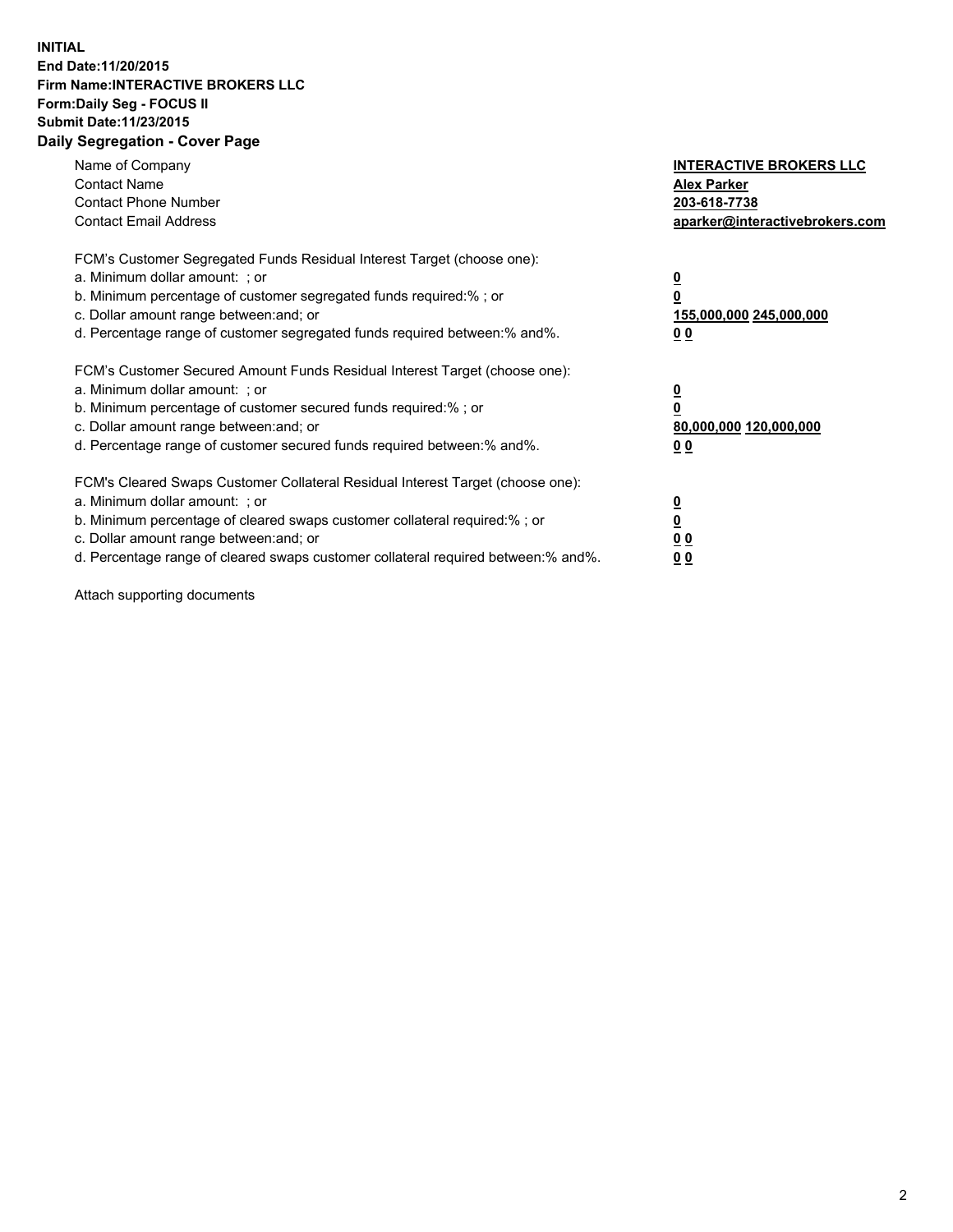## **INITIAL End Date:11/20/2015 Firm Name:INTERACTIVE BROKERS LLC Form:Daily Seg - FOCUS II Submit Date:11/23/2015 Daily Segregation - Secured Amounts**

|     | Daily Jegiegation - Jeculeu Alliounts                                                       |                                  |
|-----|---------------------------------------------------------------------------------------------|----------------------------------|
|     | Foreign Futures and Foreign Options Secured Amounts                                         |                                  |
|     | Amount required to be set aside pursuant to law, rule or regulation of a foreign            | $0$ [7305]                       |
|     | government or a rule of a self-regulatory organization authorized thereunder                |                                  |
| 1.  | Net ledger balance - Foreign Futures and Foreign Option Trading - All Customers             |                                  |
|     | A. Cash                                                                                     | 333,429,438 [7315]               |
|     | B. Securities (at market)                                                                   | $0$ [7317]                       |
| 2.  | Net unrealized profit (loss) in open futures contracts traded on a foreign board of trade   | 6,050,357 [7325]                 |
| 3.  | Exchange traded options                                                                     |                                  |
|     | a. Market value of open option contracts purchased on a foreign board of trade              | 20,843 [7335]                    |
|     | b. Market value of open contracts granted (sold) on a foreign board of trade                | -23,091 [7337]                   |
| 4.  | Net equity (deficit) (add lines 1. 2. and 3.)                                               | 339,477,547 [7345]               |
| 5.  | Account liquidating to a deficit and account with a debit balances - gross amount           | 67,670 [7351]                    |
|     |                                                                                             |                                  |
| 6.  | Less: amount offset by customer owned securities                                            | 0 [7352] 67,670 [7354]           |
|     | Amount required to be set aside as the secured amount - Net Liquidating Equity              | 339,545,217 [7355]               |
|     | Method (add lines 4 and 5)                                                                  |                                  |
| 7.  | Greater of amount required to be set aside pursuant to foreign jurisdiction (above) or line | 339,545,217 [7360]               |
|     | 6.                                                                                          |                                  |
|     | FUNDS DEPOSITED IN SEPARATE REGULATION 30.7 ACCOUNTS                                        |                                  |
| 1.  | Cash in banks                                                                               |                                  |
|     | A. Banks located in the United States                                                       | <b>149</b> [7500]                |
|     | B. Other banks qualified under Regulation 30.7                                              | 0 [7520] 149 [7530]              |
| 2.  | Securities                                                                                  |                                  |
|     | A. In safekeeping with banks located in the United States                                   | 384,261,352 [7540]               |
|     | B. In safekeeping with other banks qualified under Regulation 30.7                          | 0 [7560] 384,261,352 [7570]      |
| 3.  | Equities with registered futures commission merchants                                       |                                  |
|     | A. Cash                                                                                     | $0$ [7580]                       |
|     | <b>B.</b> Securities                                                                        | $0$ [7590]                       |
|     | C. Unrealized gain (loss) on open futures contracts                                         | $0$ [7600]                       |
|     | D. Value of long option contracts                                                           | $0$ [7610]                       |
|     | E. Value of short option contracts                                                          | 0 [7615] 0 [7620]                |
| 4.  | Amounts held by clearing organizations of foreign boards of trade                           |                                  |
|     | A. Cash                                                                                     | $0$ [7640]                       |
|     | <b>B.</b> Securities                                                                        | $0$ [7650]                       |
|     | C. Amount due to (from) clearing organization - daily variation                             | $0$ [7660]                       |
|     | D. Value of long option contracts                                                           | $0$ [7670]                       |
|     | E. Value of short option contracts                                                          | 0 [7675] 0 [7680]                |
| 5.  | Amounts held by members of foreign boards of trade                                          |                                  |
|     | A. Cash                                                                                     | 76,260,810 [7700]                |
|     | <b>B.</b> Securities                                                                        | $0$ [7710]                       |
|     | C. Unrealized gain (loss) on open futures contracts                                         | 2,882,373 [7720]                 |
|     | D. Value of long option contracts                                                           | 20,850 [7730]                    |
|     | E. Value of short option contracts                                                          | -23,091 [7735] 79,140,942 [7740] |
| 6.  | Amounts with other depositories designated by a foreign board of trade                      | 0 [7760]                         |
| 7.  | Segregated funds on hand                                                                    | $0$ [7765]                       |
| 8.  | Total funds in separate section 30.7 accounts                                               | 463,402,443 [7770]               |
| 9.  | Excess (deficiency) Set Aside for Secured Amount (subtract line 7 Secured Statement         | 123,857,226 [7380]               |
|     | Page 1 from Line 8)                                                                         |                                  |
| 10. | Management Target Amount for Excess funds in separate section 30.7 accounts                 | 80,000,000 [7780]                |
| 11. | Excess (deficiency) funds in separate 30.7 accounts over (under) Management Target          | 43,857,226 [7785]                |
|     |                                                                                             |                                  |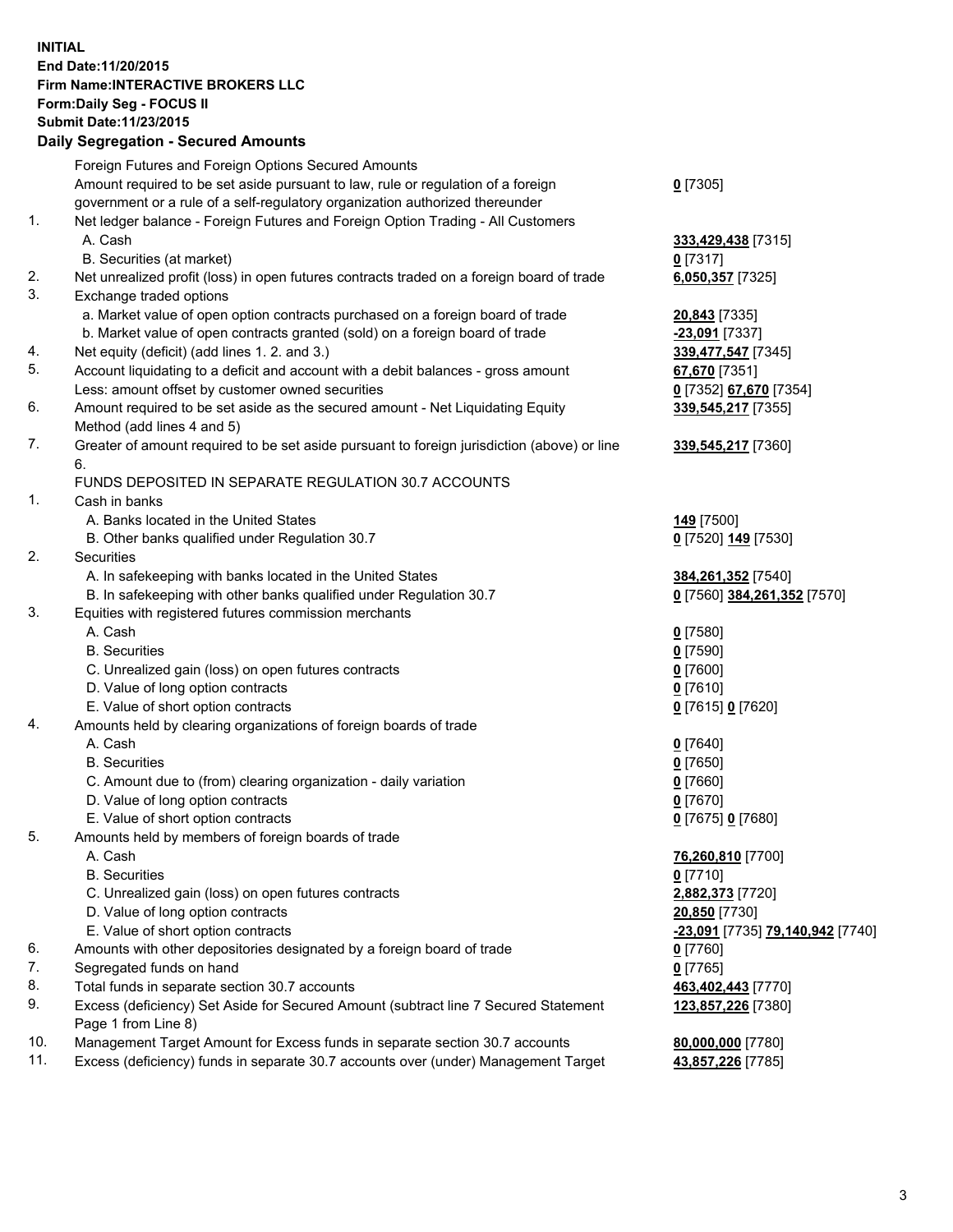**INITIAL End Date:11/20/2015 Firm Name:INTERACTIVE BROKERS LLC Form:Daily Seg - FOCUS II Submit Date:11/23/2015 Daily Segregation - Segregation Statement** SEGREGATION REQUIREMENTS(Section 4d(2) of the CEAct) 1. Net ledger balance A. Cash **2,719,402,421** [7010] B. Securities (at market) **0** [7020] 2. Net unrealized profit (loss) in open futures contracts traded on a contract market **-67,081,310** [7030] 3. Exchange traded options A. Add market value of open option contracts purchased on a contract market **81,829,886** [7032] B. Deduct market value of open option contracts granted (sold) on a contract market **-146,485,209** [7033] 4. Net equity (deficit) (add lines 1, 2 and 3) **2,587,665,788** [7040] 5. Accounts liquidating to a deficit and accounts with debit balances - gross amount **69,830** [7045] Less: amount offset by customer securities **0** [7047] **69,830** [7050] 6. Amount required to be segregated (add lines 4 and 5) **2,587,735,618** [7060] FUNDS IN SEGREGATED ACCOUNTS 7. Deposited in segregated funds bank accounts A. Cash **230,788,165** [7070] B. Securities representing investments of customers' funds (at market) **1,475,855,590** [7080] C. Securities held for particular customers or option customers in lieu of cash (at market) **0** [7090] 8. Margins on deposit with derivatives clearing organizations of contract markets A. Cash **20,549,503** [7100] B. Securities representing investments of customers' funds (at market) **1,153,552,543** [7110] C. Securities held for particular customers or option customers in lieu of cash (at market) **0** [7120] 9. Net settlement from (to) derivatives clearing organizations of contract markets **-20,118,062** [7130] 10. Exchange traded options A. Value of open long option contracts **81,795,559** [7132] B. Value of open short option contracts **-146,450,880** [7133] 11. Net equities with other FCMs A. Net liquidating equity **0** [7140] B. Securities representing investments of customers' funds (at market) **0** [7160] C. Securities held for particular customers or option customers in lieu of cash (at market) **0** [7170] 12. Segregated funds on hand **0** [7150] 13. Total amount in segregation (add lines 7 through 12) **2,795,972,418** [7180] 14. Excess (deficiency) funds in segregation (subtract line 6 from line 13) **208,236,800** [7190] 15. Management Target Amount for Excess funds in segregation **155,000,000** [7194]

16. Excess (deficiency) funds in segregation over (under) Management Target Amount Excess

**53,236,800** [7198]